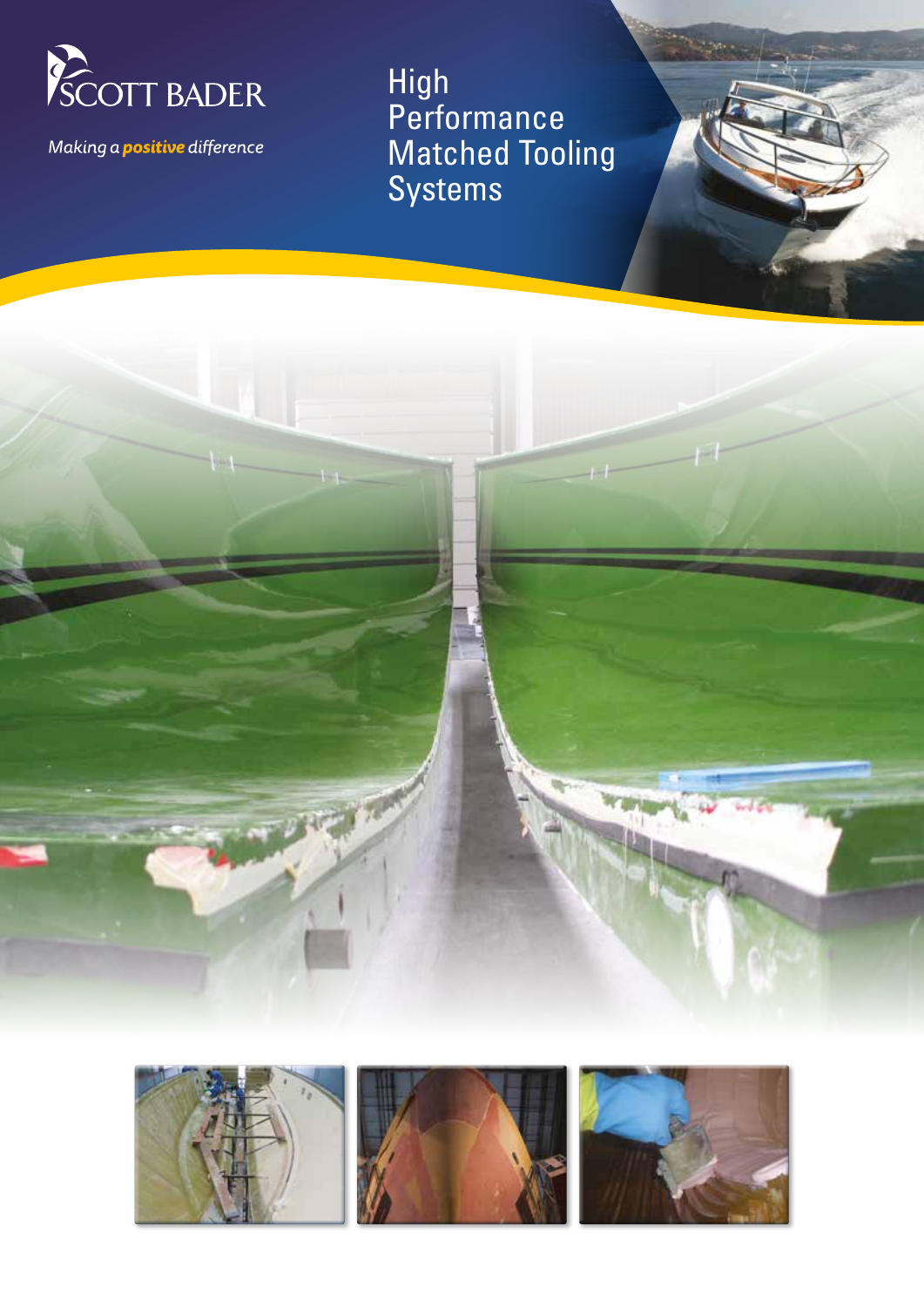

# **Scott Bader History**

Scott Bader Company Ltd was founded in 1920 by Ernest Bader. In 1940 the company relocated from London to Wollaston in Northamptonshire. After one year in the new premises Scott Bader successfully produced the first room temperature cure polyester resin and a few years later, in 1949, developed the first air drying polyesters.

In 1954 the first marine polyester resin was developed to make a GRP hull for Halmatic's Perpetua, the first GRP boat in the world and then in 1965 the first marine class gelcoat was developed.

By 1980, an extensive range of Crystic® products had been developed, which are now sold to key composite market globally and include: marine, transport, building, chemical containment and piping.

Today Scott Bader is proud to offer a range of products that allow complete composite tooling and mould production from start to finish.



# **Overview Diagram**

# **Sealing Compound for Polystyrene Foam Surfaces**

Scott Bader- ATC now offers Poly-Protect B12 as part of its Tooling range. Poly-Protect B12 is a MEKP catalysed, brushable, lightly thixotropic sealer designed to coat expanded and extruded polystyrene foams. This sealer acts as a chemical bridge and barrier between the polystyrene foam and either a laminate or machinable polyester-based tooling paste such as Poly-Fair T27/T28, as well as traditional plug materials.

## **POLY-PROTECT B12 R TYPICAL PROPERTIES**

| Colour                                                  | <b>Light Green</b> |  |  |
|---------------------------------------------------------|--------------------|--|--|
| Density - $(q/cm3)$                                     | 1.00               |  |  |
| Density (lb/gln)                                        | 8.33               |  |  |
| Consistency                                             | Liquid             |  |  |
| Viscosity (RVF3, 2RPM)                                  | 14,000 CPS         |  |  |
| <b>Thix Index</b>                                       | 2                  |  |  |
| Hardness 1/8" (24hours)                                 | 80 Shore D         |  |  |
| <b>Catalysation</b>                                     | Luperox DDM-9      |  |  |
| Catalyst Level at 75 <sup>o</sup> F (24 <sup>o</sup> C) | 2%                 |  |  |
| Gel Time (100grams mass)                                | <b>15 Minutes</b>  |  |  |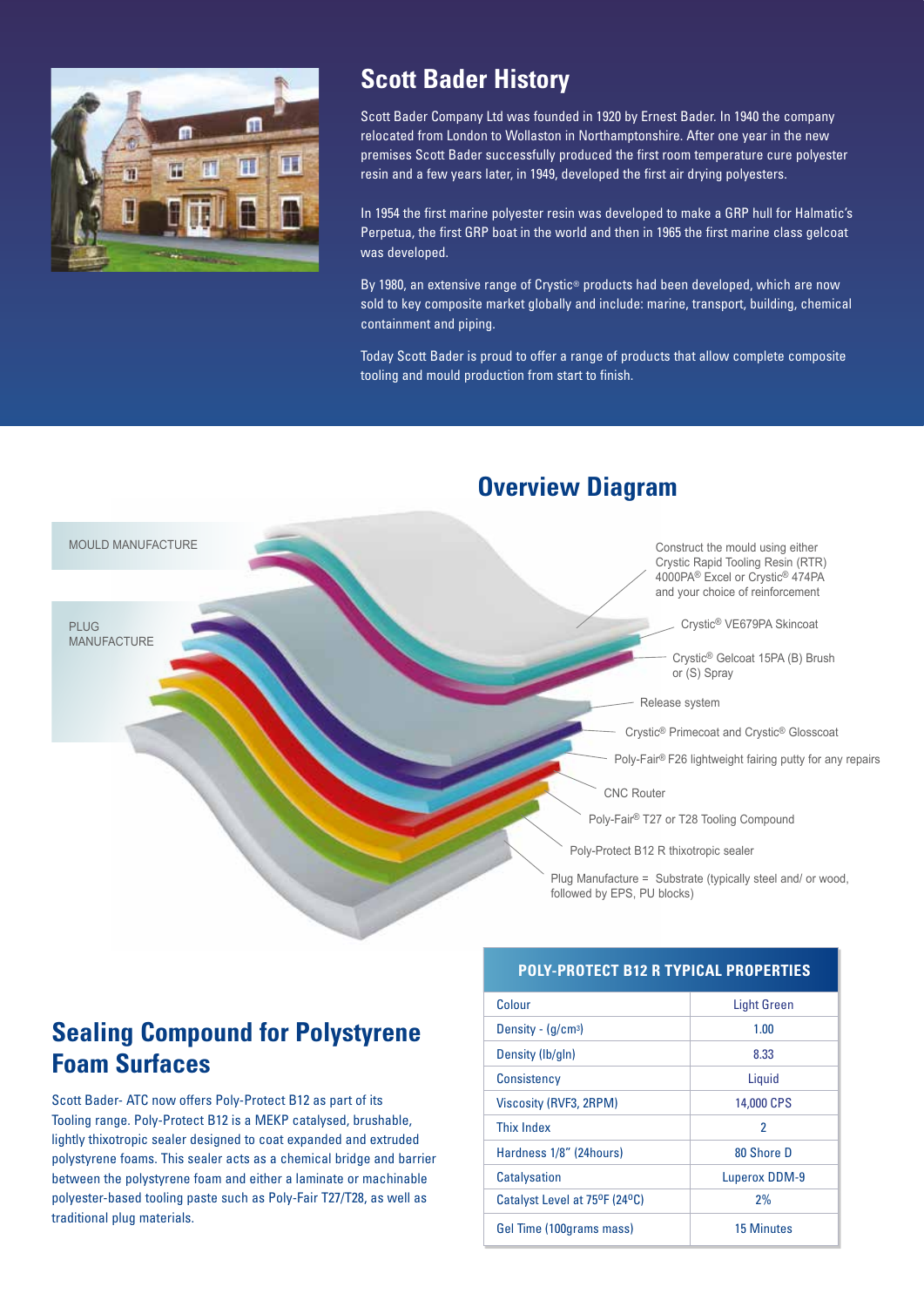# **POLY-FAIR®**

# **Tooling Compounds for CNC Machining**

Scott Bader – ATC now has the innovative Poly-Fair T27 and T28 Tooling Compounds as part of its range. Successfully used for over 16 years, these are modified polyester-based sprayable and extrudable tooling pastes used for CNC Moulds, patterns, plugs and direct moulds (LPMs – Limited Production Moulds). It is a viable alternative to the epoxy and urethane tooling pastes offering the flexibility, ease of use and efficiency of polyester chemistry processed with standard, off-the-shelf RAM-type dispensing equipment.

This original approach results in a tough and durable mould surface. It is well suited for both moulds, plugs and for the production LPMs. Poly-Fair T27 and T28 tools are vacuum-tight and are suitable for infusion. LPMs are a viable and economical alternative for conventional tooling.





| <b>TYPICAL PROPERTIES</b>                 |                    |                    |  |
|-------------------------------------------|--------------------|--------------------|--|
|                                           | T27                | <b>T28</b>         |  |
| Colour                                    | Pink               | Beige / Tan        |  |
| Density (g/cc)                            | 1.07               | 0.78               |  |
| Density (lb/gln)                          | 8.9                | 6.45               |  |
| <b>Viscosity, cps (Brookfied HAS)</b>     | 206,000            | 300,000            |  |
| <b>Shrinkage</b>                          |                    | $< 1\%$            |  |
| <b>Catalyst, Luperox DDM9</b>             | 1.8%               | 2%                 |  |
| Gel Time, 24 <sup>o</sup> C               | <b>18 Minutes</b>  | 40 Minutes         |  |
| Peak Exotherm <sup>o</sup> C <sup>*</sup> | 132 <sup>o</sup> C | 110 <sup>o</sup> C |  |







#### **KEY BENEFITS**

- The unique combination of elongation and toughness means Poly-Fair T27 and T28 can be used with the high exotherm low-shrink tooling resins, such as Crystic RTR 4000PA Excel, in production of female moulds.
- The easy to use application technique allows for the construction of larger structures longer than 7 metres
- Can be applied to a variety of substrates after the steel or wood base, including; EPS, PU or Foam sprayed in situ and Polyester resin and Chopped Strand Mat.
- The toughness achieves a lower modulus and therefore a non brittle material allowing large tools with very low risk of cracking
- Suitable for marine, transportation, architectural, aerospace, defence and wind energy applications
- Highly thixotropic, demonstrating zero sag on vertical surfaces
- Easy to repair T27 and T28 bond to themselves and to Poly-Fair F26, a repairing compound
- 12 month shelf life
- 'Wood-like shavings' when used with a 5 axis CNC cutter
- These products produce no dust when machined, a common irritant with other chemistries or even other polyester based machinable compounds

\*100 gram mass at 75 Minutes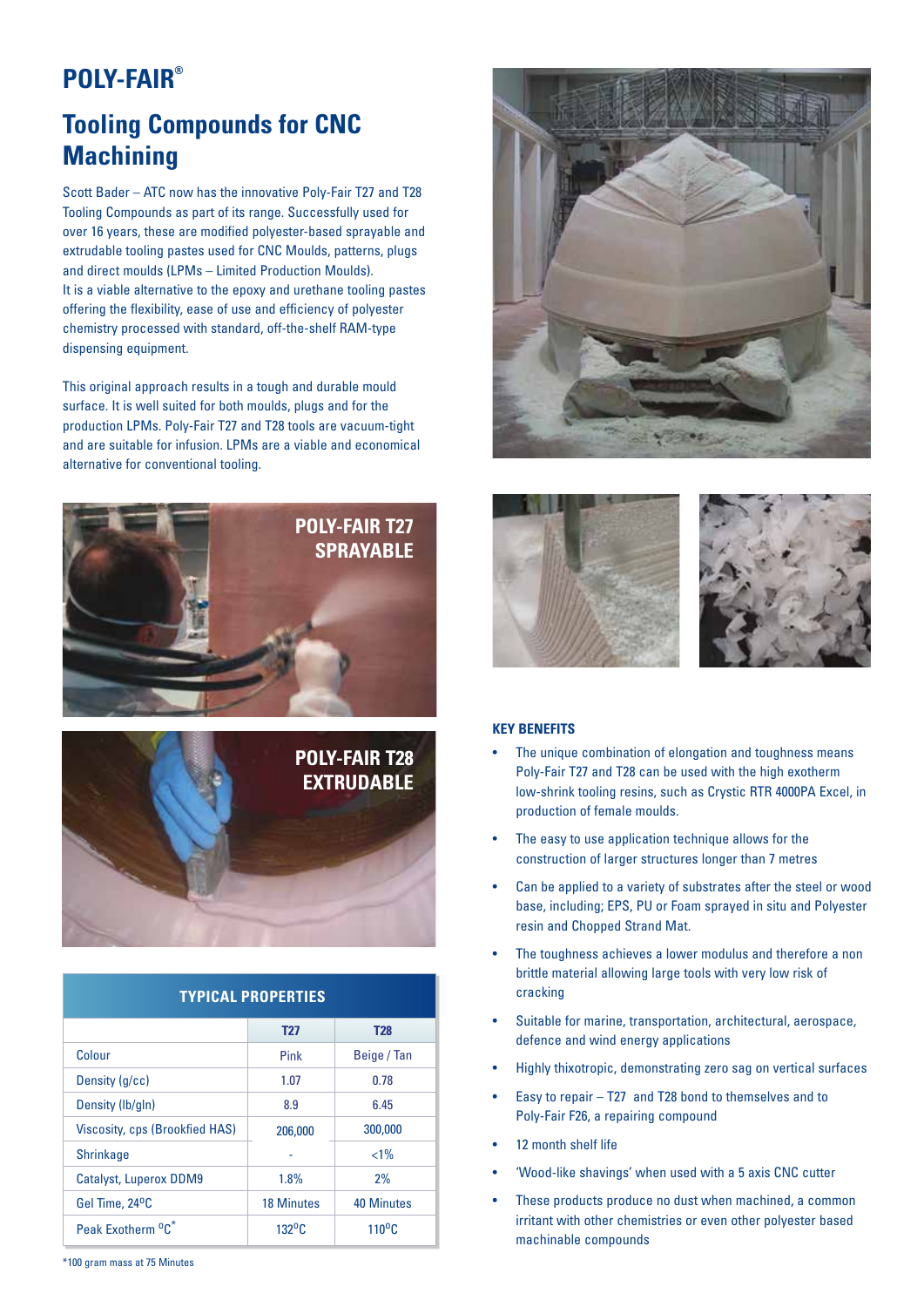# **Application**

Poly-Fair T27 and Poly-Fair are applied with standard and economically priced dispensing equipment used widely in the composites industry. Manufacturers are: Magnum-Venus-Plastech (www.mvpind.com); GS Mfg. (www.gsmfg.com); and Glascraft (www.glascraft.com).

| <b>TYPICAL T27 SPRAY APPLICATION</b> |              |                   |  |
|--------------------------------------|--------------|-------------------|--|
| Coat $# 1$                           | $2 - 2.5$ mm | $0.080 - 0.100''$ |  |
| Coat $# 2$                           | $2.5 - 3$ mm | $0.100 - 0.120"$  |  |
| Coat $#3$                            | $3 - 4$ mm   | $0.120 - 0.150''$ |  |
| Coat #4                              | $4 - 5$ mm   | $0.150 - 0.200''$ |  |

# **Typical Extrusion Application**

Poly-Fair T28 is pumped from a RAM-type polyester "putty" machine equipped with a high volume gun feeding a clear reinforced vinyl hose. The hose itself or various cow-bell/duck bill type attachments can be used depending on the complexity of the part. Applied thicknesses are between 5/8" (16mm) and 1" (25mm).

# **Catalysts for T27 and T28**

Correct catalyst selection is important for the two different compounds and different temperature, humidity and various curing criteria. Typical catalysts are:

- Arkema Luperox DDM-9 Recommended catalyst (should not exceed 1.8% by Volume)
- Syrgis Norox MEKP-9 and MEKP-9H
- Syrgis Superox 702
- Norpol Peroxide # 1
- Syrgis Andonox KP-9
- Akzo Cadox D50-a

Please contact us for more technical guidance and other catalysts.

# **Process Guide for Poly-Fair T27**

A comprehensive Process Guide for Poly-Fair T27 which covers the various tool construction steps from designing the sub-structure to obtaining to the desired surface is available upon request.

# **Direct Moulds**

The concept of direct tooling has become possible with the tough and durable surface achievable with Poly-Fair T27 and Poly-Fair T28. Key to this process is a strong steel-framed substructure as shown in the picture below. A hardtop for a 80' Hattaras motoryacht is being demoulded. It is not uncommon for this direct tool to be used for 12+ pulls.



A flybridge for an 80' motor yacht being demoulded



Hatteras 80' motor yacht with a direct moulded flybridge

# Customer Testimonial

#### $\mathbf{r}$

Over 15 years of successfully producing tools - pattern, plugs and direct moulds - at DLBA Robotics, Hampton, VA.

"We have used Poly-Fair T27 ever since its inception in the late 90s. We have evaluated many other products, but Poly-Fair has been our first choice for our high quality pattern, plugs and direct tools. We can rely on a consistent quality, and have created many satisfied customers".  $\mathbf{r}$ 

Doug Blount, President, DLBA Robotics.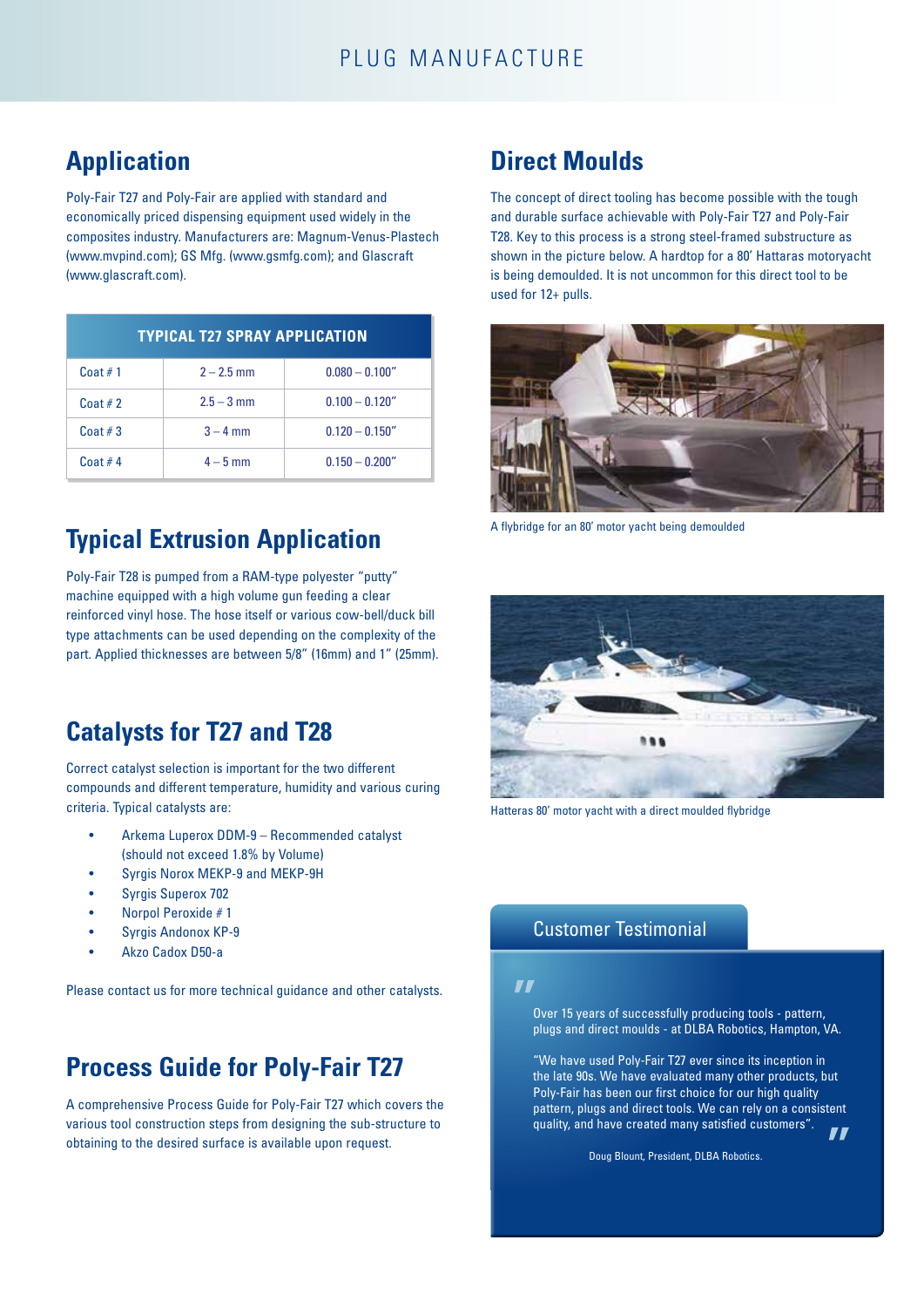# **Crystic Primecoat & Glosscoat 'Plug preparation & finishing' High Build Polyester coating material**

Crystic Primecoat allows the rapid surfacing of patterns constructed of wood, MDF, GRP or Poly-Fair products. It can be applied wet-on-wet up to a thickness of 1.5mm in one operation without sagging or drainage from vertical surfaces. It is designed for spray application but can be applied by brush. The material has a quick hardening rate and can be easily sanded to a smooth finish, which can in turn be polished to achieve high levels of gloss. If a superior level of gloss is required it can be surfaced with Crystic Glosscoat.

# **Crystic Glosscoat Polyester coating for use with Primecoat**

Crystic Glosscoat is designed to be applied over prepared Crystic Primecoat to give a glossier and more durable surface.

#### **KEY BENEFITS TO CRYSTIC PRIMECOAT AND GLOSSCOAT**

- Can be sprayed via a gravity feed gun
- Excellent build up without sag on vertical surfaces
- Fast curing and easily sanded
- Polishes to a super smooth, gloss finish
- Ideal for all standard pattern / plug making materials
- Can be blended with low density fillers



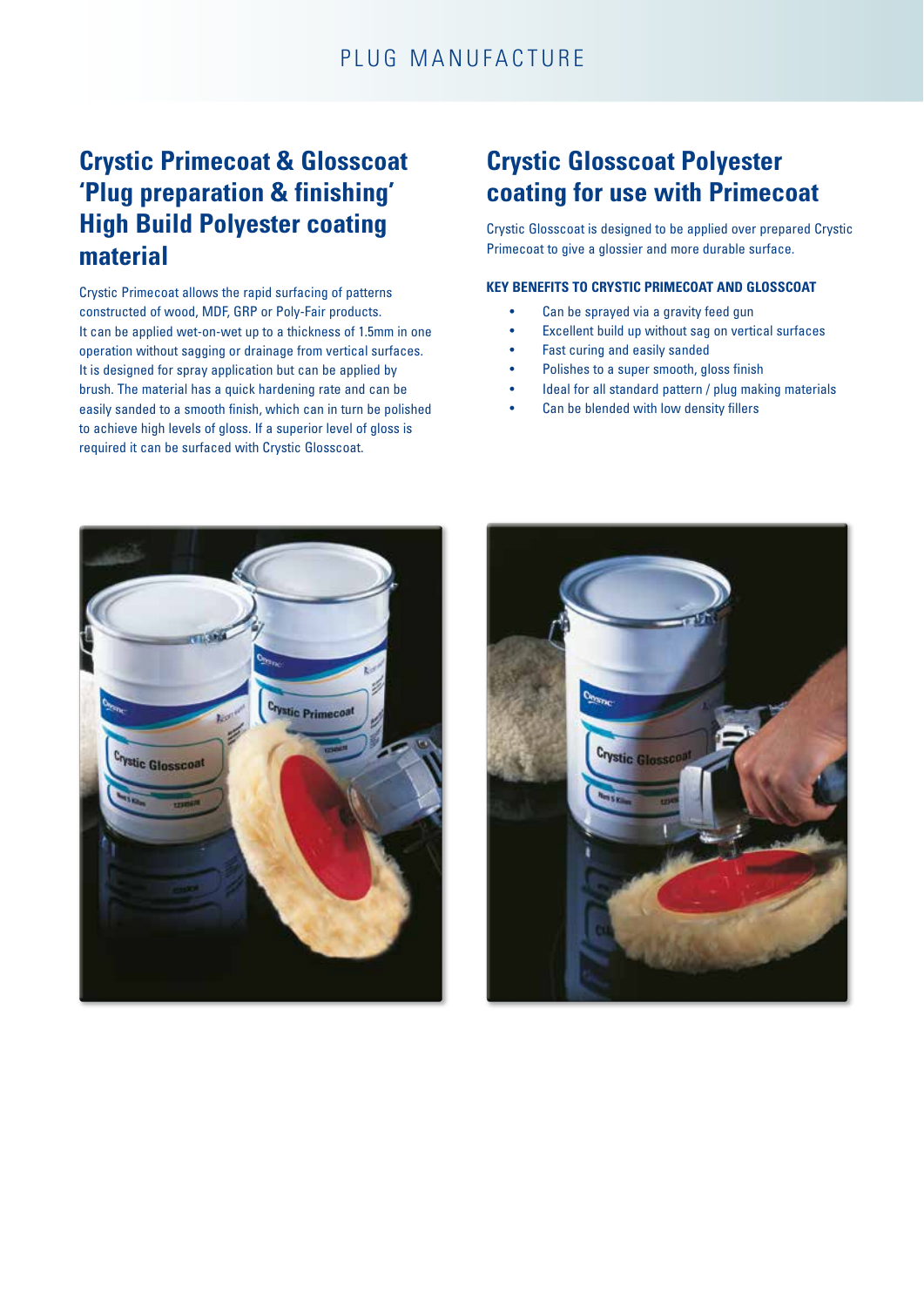# MOULD MANUFACTURE

# **MOULD MANUFACTURE**

- **.** Crystic Gelcoat 15PA (B) Brush or (S) Spray
- **.** Crystic VE679PA Skincoat and lightweight reinforcement
- **Construct the mould with either** Crystic RTR 4000PA Excel or Crystic 474PA and your choice of



# **Crystic Gelcoat 15PA (B) & (S)**

Crystic Gelcoat 15PA, both brush and spray, represent the highest quality in tooling gelcoat manufacture. A superior vinylester resin technology offers a premium finish with exceptional resistance to chemical attack and extremely long life cycles and multiple pulls.

 $\boldsymbol{\mathcal{L}}$ 



*Very easy to spray with, covers nicely and no sagging. The degassing is perfect and no pinholes were found even after sanding the surface of the gel coat. But where it really out performs the competition is in achieving excellent resistance to print-through when vacuum bagging a 2 x 2 twill carbon fabric of 200 gm-2 with epoxy resin.* 

> Alejandro Castro, Resinas Castro, S.L.

**TYPICAL PROPERTIES FOR CRYSTIC 15PA S & B** When tested in accordance with the appropriate BS or BS EN ISO method

|                                        |                | <b>15PA (S)</b>    | <b>15PA (B)</b>    |
|----------------------------------------|----------------|--------------------|--------------------|
| Viscosity at 25°C                      |                | <b>Thixotropic</b> | <b>Thixotropic</b> |
| <b>Volatile Content</b>                | $\%$           | 40                 | 30                 |
| Geltime at 25°C (using 2% Butanox M50) | <b>Minutes</b> |                    | 11                 |
| Stability in dark at 20°C              | <b>Months</b>  | 3                  | 3                  |

 $\overline{H}$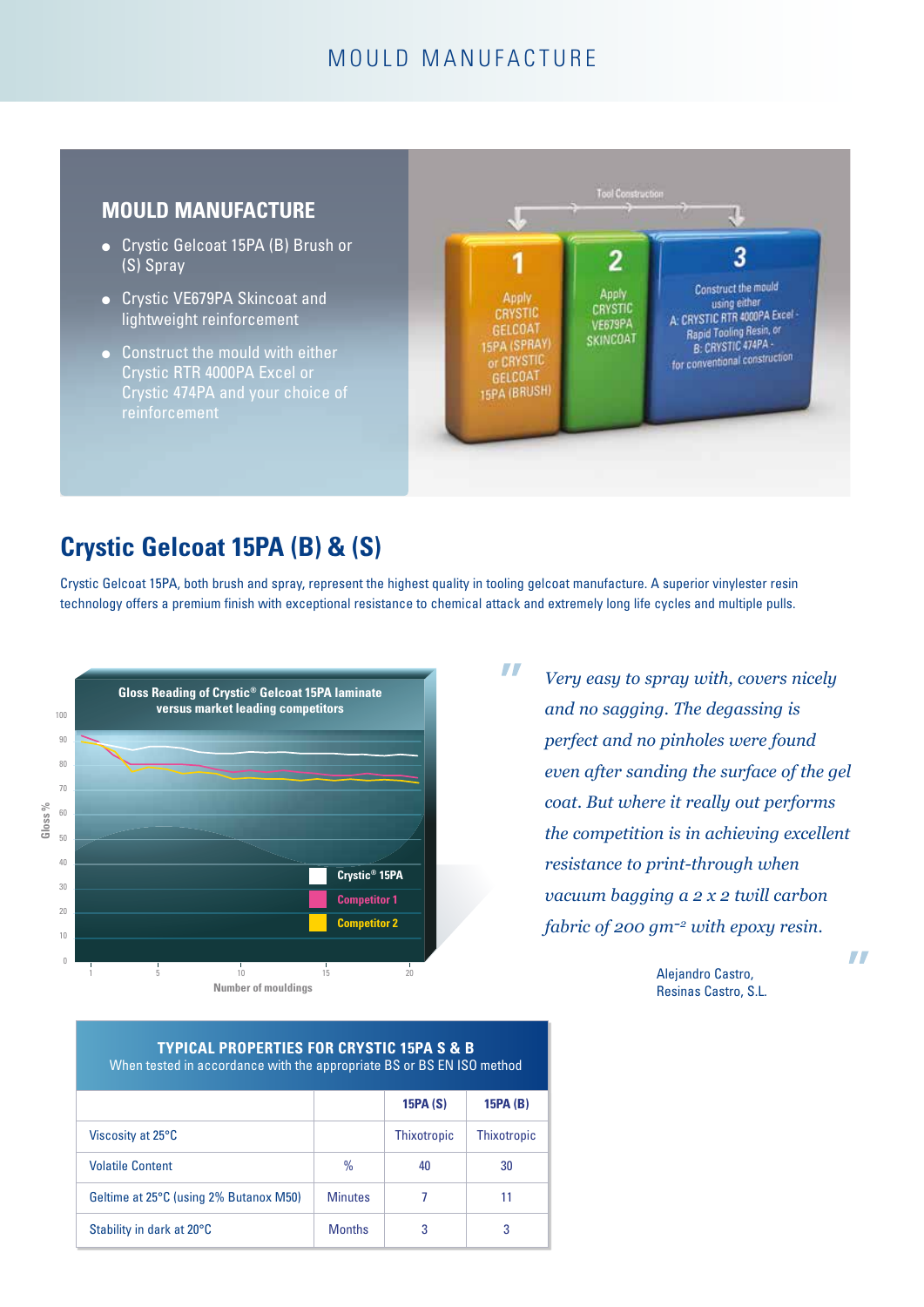# **Crystic Skincoat VE679PA**

An easy to use Vinyl ester / DCPD skincoat which significantly reduces the occurrence of fibre print through. Crystic VE679PA greatly enhances surface finish on mouldings.

| <b>TYPICAL LIQUID PROPERTIES</b>          |                |           |  |
|-------------------------------------------|----------------|-----------|--|
| Appearance                                |                | Red/Brown |  |
| Viscosity at 25°C 4500 sec <sup>-1</sup>  | Poise          | 2.3       |  |
| Viscosity at 25°C 37.35 sec <sup>-1</sup> | Poise          | 3.5       |  |
| Specific Gravity @ 25°C                   |                | 1.065     |  |
| Stability at 25°C                         | <b>Months</b>  | 3         |  |
| Geltime at 25°C using 2% Butanox LPT      | <b>Minutes</b> | 18        |  |
| Geltime at 25°C using 2% Butanox M50      | <b>Minutes</b> | 23        |  |

| <b>FULLY CURED RESIN</b>                                |            |            |             |
|---------------------------------------------------------|------------|------------|-------------|
|                                                         |            | *Post Cure | **Post Cure |
| Barcol Hardness (GYZJ 934 - 1)                          |            | 23         | 25          |
| <b>Deflection Temperature Under Load</b><br>†(1.80 MPa) | °C.        | 60         | 94          |
| Water Absorbtion 24hrs at 23°C                          | mg         | 10         | 15          |
| <b>Tensile Strength</b>                                 | <b>MPa</b> | 60         | 52          |
| <b>Tensile Modulus</b>                                  | GPa        | 2.7        | 3.0         |
| <b>Elongation at Break</b>                              | $\%$       | 4.3        | 2.1         |
| Specific Gravity at 25°C                                |            | 1.161      | 1.158       |

\*Curing Schedule – 24hrs at 20°C, 16hrs at 40°C \*\* Curing Schedule – 24hrs at 20°C, 3hrs at 80°C † Curing Schedule – 24hrs at 20°C, 5hrs at 80°C, 3hrs at 120°C

# **RTR 4000PA Excel**

Crystic RTR 4000PA Excel is a new, improved rapid tooling resin which incorporates better handling, lower viscosity, improved shrinkage control and ease of use. For the manufacture of high quality, low profile mould making applications.

| <b>LIQUID PROPERTIES</b>                               |                |      |  |
|--------------------------------------------------------|----------------|------|--|
| Viscosity at 25°C (ICI Cone<br>and Plate)              | Poise          | 5    |  |
| Specific Gravity at 25°C                               |                | 1.35 |  |
| <b>Volatile Content</b>                                | $\frac{0}{n}$  | 29   |  |
| Geltime at 25°C<br>$(1\%$ Butanox M-50) **             | <b>Minutes</b> | 40   |  |
| Stability (at less than 20°C<br>in original container) | <b>Months</b>  | 3    |  |

| <b>TYPICAL MECHANICAL PROPERTIES</b> |               |     |  |
|--------------------------------------|---------------|-----|--|
| $HDT***$                             | ۰c            | 63  |  |
| Tensile Strength*                    | <b>MPa</b>    | 114 |  |
| Tensile Modulus*                     | GPa           | 8.1 |  |
| Elongation at break*                 | $\frac{0}{0}$ | ን በ |  |

\*Glass Content 28%, laminate made with 3 layers of 450gsm CSM; 16hrs at 40°C post cure \*\*Property of the cast resin, 16hrs at 40°C post cure